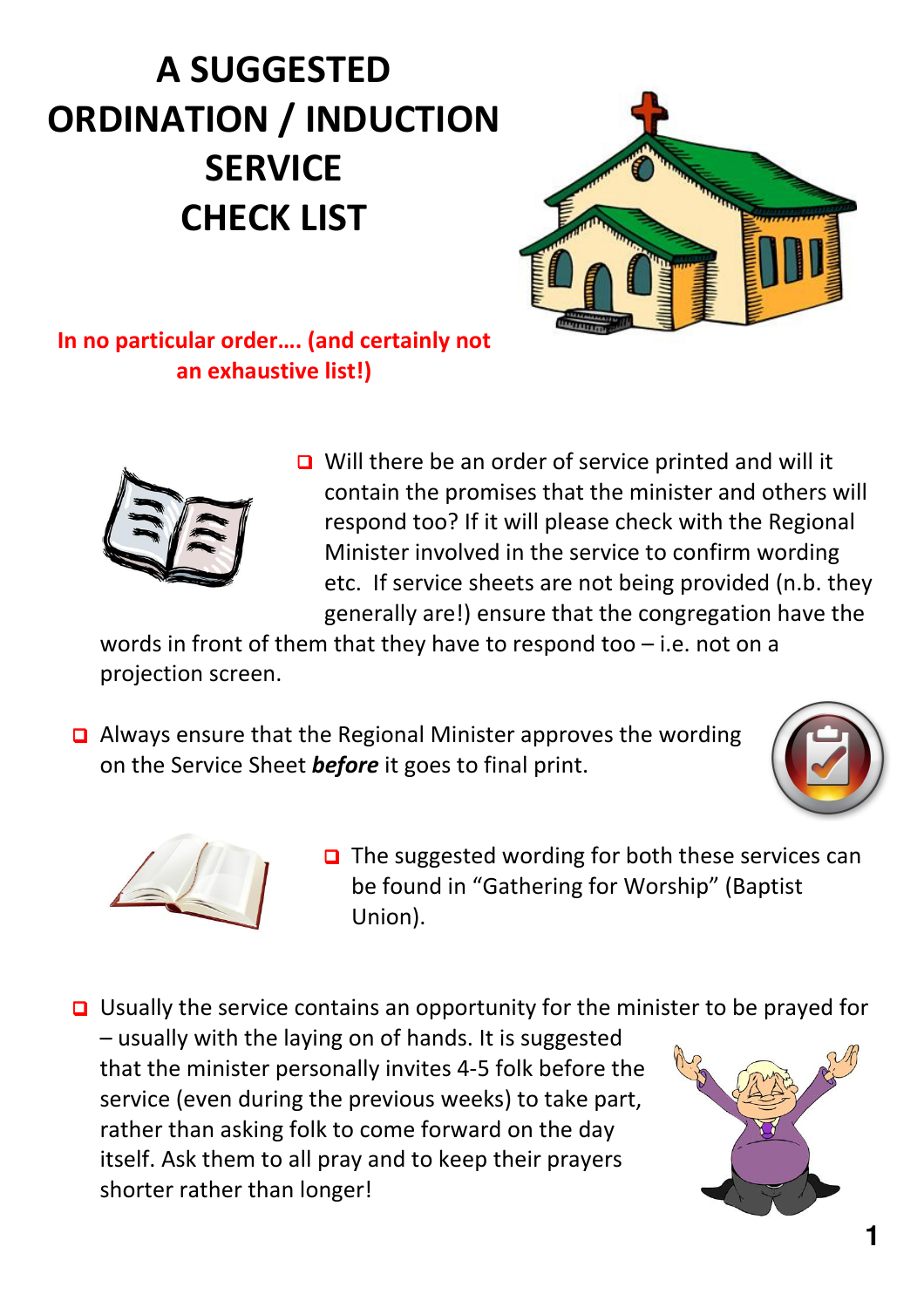

 $\Box$  Ensure that all those taking part 'up front' (in particular the guest speaker and others) are given an appropriate gift. For those who are travelling some distance their travel costs



should be reimbursed (including the Regional Minister). Car mileage is presently 45ppm.



 $\Box$  For those ministers who are being Inducted the service or reception should include a time when the Moderator of the



church during the period of Interregnum is thanked. An appropriate gift should also be given.

 $\Box$  It is often appropriate to offer the opportunity for folk to bring greetings.



This can be done in the service or during the reception. Greetings are usually brought in the service if there are a lot of people present and they will not all fit into one large hall / room for the reception afterwards. However if it is done during the service watch the time! Maybe it would be good to invite folk in the days before the service to bring greetings. (e.g. local Ministers / Church

Leaders, dignitaries, friends etc. Ask them also to keep their greetings short!). Should greetings be given during the reception (seems to generally work well if most folk are in one room) ensure that there is a good PA system available and do this sooner rather than later in the proceedings (after folk have had their first sandwich!).